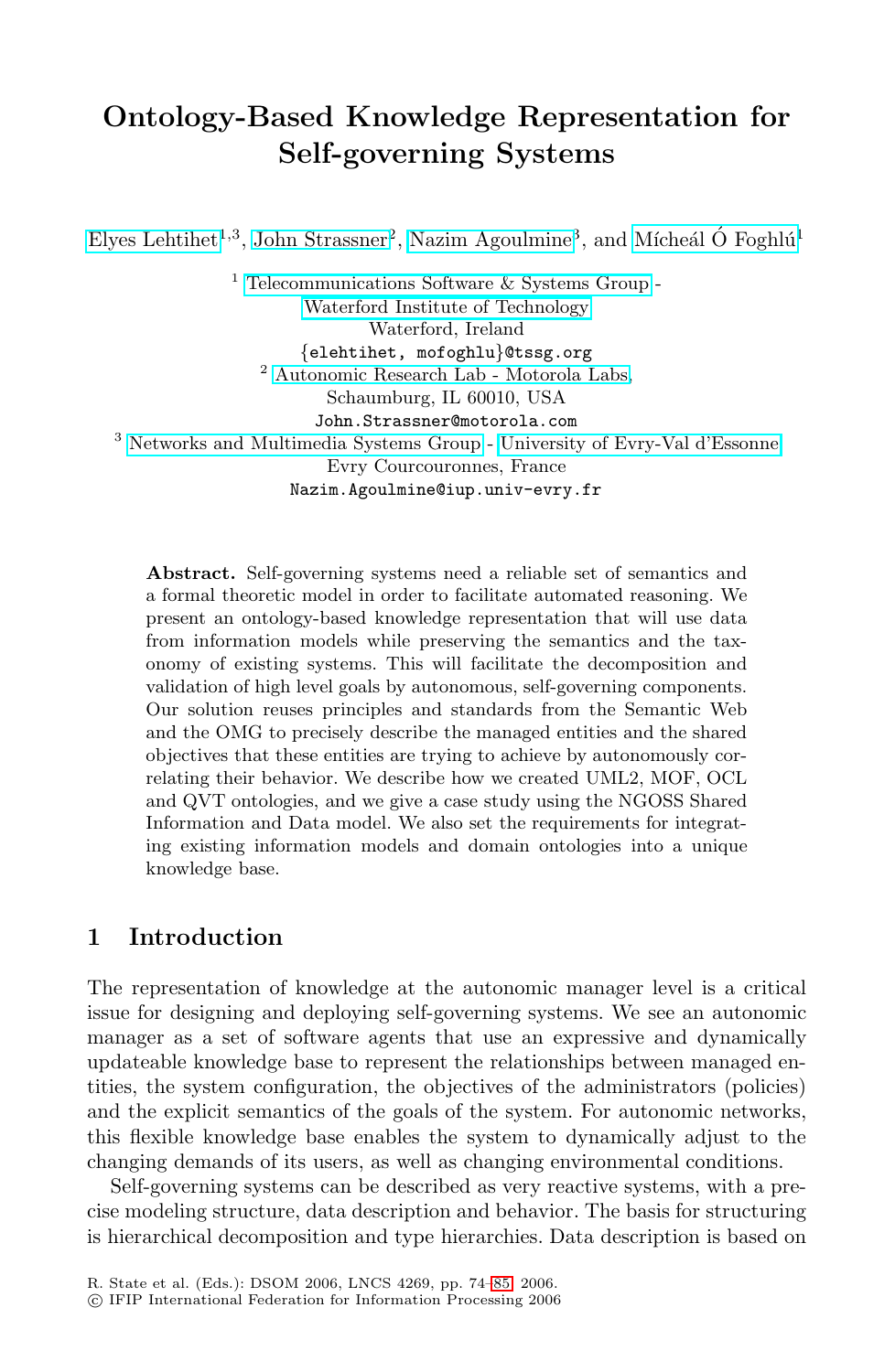data types of values and objects. The basis of behavior description is extended finite state machines communicating by messages [1].

A knowledge base requires an expressive, unique representation. Arguably, this is best realized using a knowledge representation language with well defined semantics and a practicable inference algorithm for reasoning on a system specification. A system specification, in a broad sense, is the specification of both the behavior and a set of general parameters of the system [1].

The integration of the structural and the dynamic aspects of a self-governing system is a difficult task that is even harder to achieve because of: 1) the complexity of describing and refining a high level goal into lower level objectives that can be enforced by autonomous system entities, and 2) the lack of interoperability between existing modeling standards. Interoperability is a major issue for system integrators and tools vendor; several initiatives are trying to solve the problem by unifying knowledge representation without loosing the associated semantics of the data. Until this is accomplished, it will be impractical to effectively share models among heterogeneous (competing) modeling tools.

<span id="page-1-0"></span>In this paper, we present an approach for unifying the representation of the information needed by an autonomic manager, and preserving the inherent semantics of a domain  $-$  this is a crucial step toward automating the reasoning process and integrating heterogeneous knowledge bases.

## **1.1 Using Software Engineering Principles to Specify Self-governing Systems**

An autonomic manager is a software agent, which must be developed by applying technologies and best practices from computer science, applications domains and other fields. Due to the complexity of describing a high level goal and its refinement into low level objectives, we argue that an agile (adaptive) development framework, as opposite to a plan-driven (predictive) framework, is the most appropriate methodology for designing, deploying and testing self-governing systems. The Agile methodology is quite simple to understand: *Instead of creating extensive models before writing source code, you start by developing and testing agile models with a concise and a precise kernel.*

Another approach for defining IT system specification is the OMG Model Driven Architecture (MDA). The aim of MDA is not to replace the existing system with something completely different; the objective is to make that system more efficient by incrementally automating the parts of it that can easily be automated, so it will accelerate the integration of new technologies and automate their integration into the existing solution.

Many would argue that principles of Agile Modeling and OMG Model Driven Architecture are disjointed (not compatible), but we see the two methodologies as complementary: First, to accelerate the (agile) development, the behavior of a system must be derived from the specification. It is only this way that we will ensure that the business goals (desired behavior) meet the implementation (effective behavior). Second, as software architectures grow in size and complexity, the need to subsequently incorporate software models into the system development automation stream grows even faster.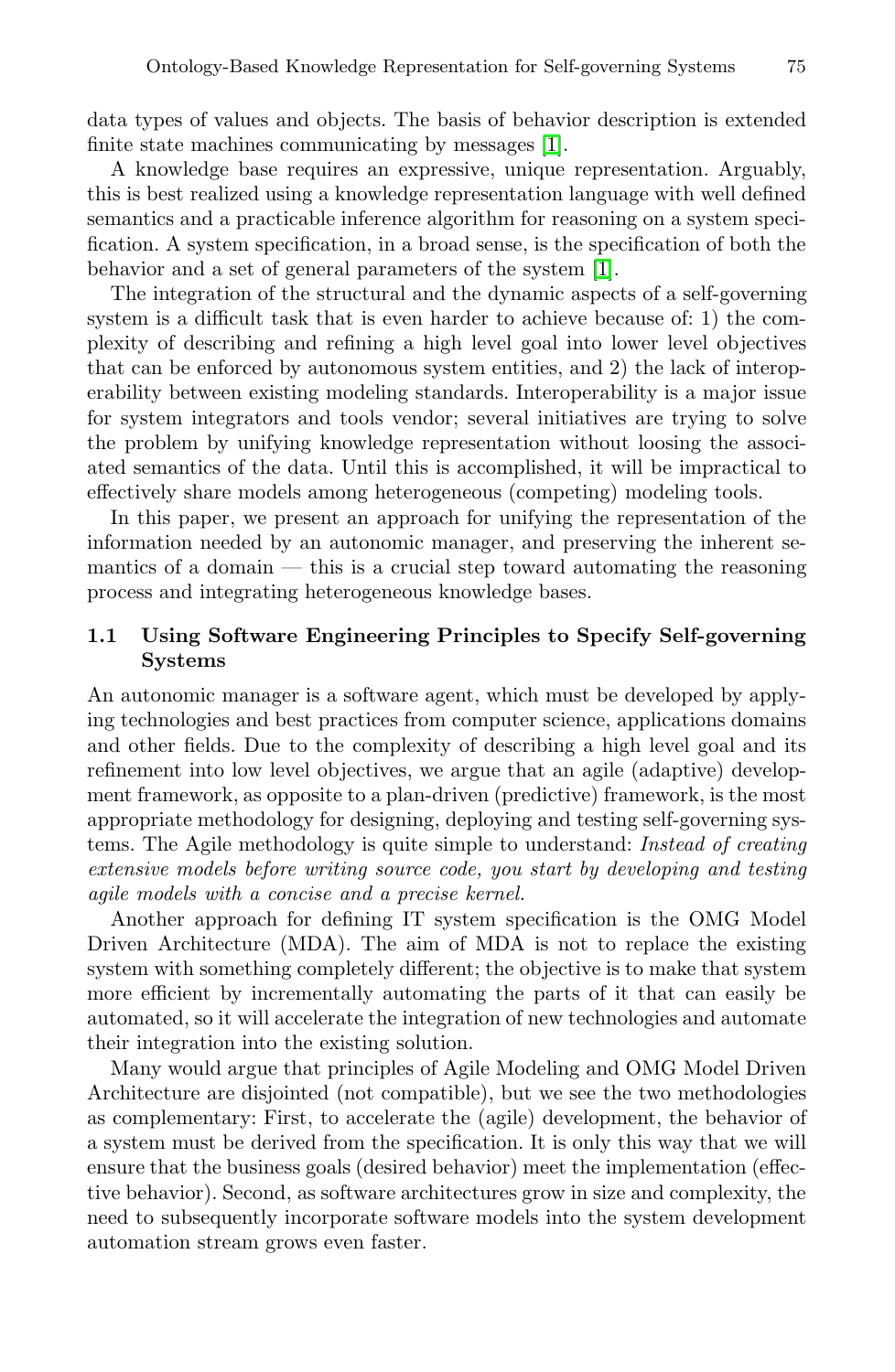In the white paper comparing the OMG-MDA and the TMForum Next Generation Operation Support System (NGOSS) [2], the authors argue that: *"While following an approach similar to MDA, NGOSS has chosen to focus on building a framework for identifying and specifying well-defined business and system views on a modeled OSS/BSS solution"*. NGOSS principles and standards will be discussed more in detail in section 4 and 5. Note that our work extends the work of NGOSS.

The OMG Unified Modeling Language (UML) is the software industry's dominant modeling language. The current standard is UML 2.0., a major rewrite on the previous 1.5 version. This 1.5 version, used by the NGOSS Shared Information and Data model (SID), will continue to be the official current version until all four components of UML2 (Infrastructure, Superstructure, Diagram Interchange and Object Constraint Language) are completed and ratified.

In section 8.2 of the OMG Ontology Definition Metamodel (ODM) specification [3], it is mentioned that: *"The lack of reliable set semantics and model theory for UML prevents the use of automated reasoners on UML models. Such a capability is important to applying Model Driven Architecture to systems integration ... UML lacks a formal model theoretic semantics, OCL also has neither a formal model theory nor a formal proof theory, and thus cannot be used for automated reasoning (today)"*.

The same arguments can be used against the OMG Meta Object Facility (MOF), and since every modeling language used in MDA "must be" described in terms of the MOF language, the OMG Vision is missing a formal, explicit specification of concepts and relationships for its modeling languages (UML2, MOF, OCL and QVT). Thus, any information model that "only" relies on UML would not fulfill the requirements of a decidable knowledge base and will prevent the use of automated reasoning.

Reasoning on a precise and computer-processable semantic is the ultimate objective of the Semantic Web vision[. T](#page-11-2)he essential principles, standards and technologies are discussed in the following section.

### **1.2 Semantic Web Technologies**

While trying to ensure the long term growth of the web, the World Wide Web Consortium (W3C) issued the Web Ontology Language  $(0WL)$  — a markup la[ngu](#page-11-3)age for publishing and sharing data using ontologies on the Internet. Ontologies are agreements about shared conceptualization [4], and hence a basis for information exchange by putting documents with machine-readable meaning (semantics) on the Web. OWL permits varying degrees of reasoning depending on the expressivity of the Description Logic subset that is used. Description Logics, sometimes called terminological systems or concept languages, are a family of knowledge representation languages which can be used to represent the terminological knowledge of an application domain in a structured and formally well-understood way [5].

OWL*DL* is based on the description logic category known as  $\mathcal{S}\hat{\mathcal{H}}\text{O}I\mathcal{N}(\mathcal{D})$ . Its subset OWL Lite is based on the less expressive logic category *SHIF* (*D*). OWL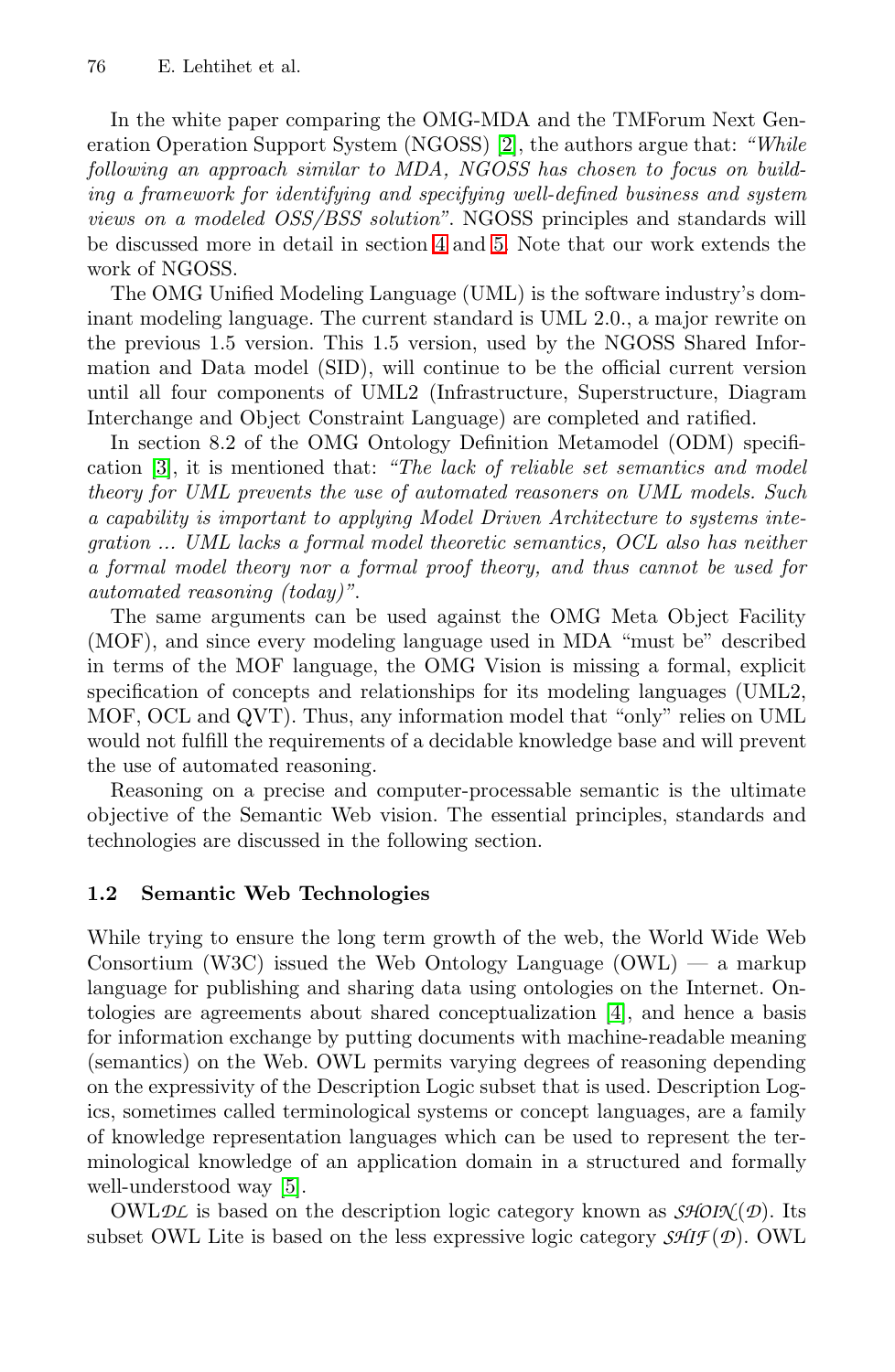Full is the most expressive level but, because of that, *can* lead to infinite loops not recommended for automated reasoning. The Semantic Web Rule Language (SWRL) extends the set of OWL axioms in order to include conditional rules (Horn clauses).

As noted by Ushold and [M](#page-6-0)enzel in [4], the strength of the W3C standard for representing ontologies, in addition to its soundness and unique implementation, is the ability to express logical equivalence and other relationships between concepts, properties and individuals in different ontologies. One main weakness is the lack of support for procedural functions (e.g. arithmetic, string manipulation/comparison) that are, in our opinion too, essential for mapping between real-world ontologies.

The following section will give a summary of existing approaches for representing knowledge for Autonomic systems. In section 3, we describe the methodology that we have used to create a precise modeling language for information models. Then, we will demonstrate how our solution can be applied to the TMF NGOSS set of principles. Finally, we will discuss the results of our experiments and describe the future orientation of our research.

## **2 Related Works**

As stated in [6], Information models alone are not enough to capture the semantic and behavior of managed net[wo](#page-11-4)rk entities. The ideal solution is to use an ontology language to precisely formalize a domain problem. In this section, we will give a short overview on existing approaches and their use of information modeli[ng](#page-4-0).

### **2.1 Autonomic Network Management**

In 2004, IBM issued a toolkit that includes components, tools and scenarios for designing and deploying Self-managing systems. In [7], the importance of ontologies in the design and the implementation of autonomic computing systems is described: *without an explicit meaning, the resolution of a problem is not possible*. As shown in Figure 1, IBM uses the DMTF Common Information Model (CIM) as a reference model to infer properties about distributed systems. The system [be](#page-11-5)havior is expressed using the Simplified Policy Language (SPL). Common Base Event (CBE) is the IBM standard for exchanging messages between autonomic management engines (implementation of the autonomic-manager). The CBE model provides a basis for sounder problem determination and is a cornerstone of automatic computing system management. This profusion of formats creates a semantic gap between the specification of the system and its behavior; since they are not expressed in the same language and do not share the same semantic, how can they be integrated in a unique knowledge base? Furthermore, as noted in [6], the DMTF, IETF and ITU do not produce UML compliant models, and thus cannot reuse off-the-shelf UML tools to represent their concepts.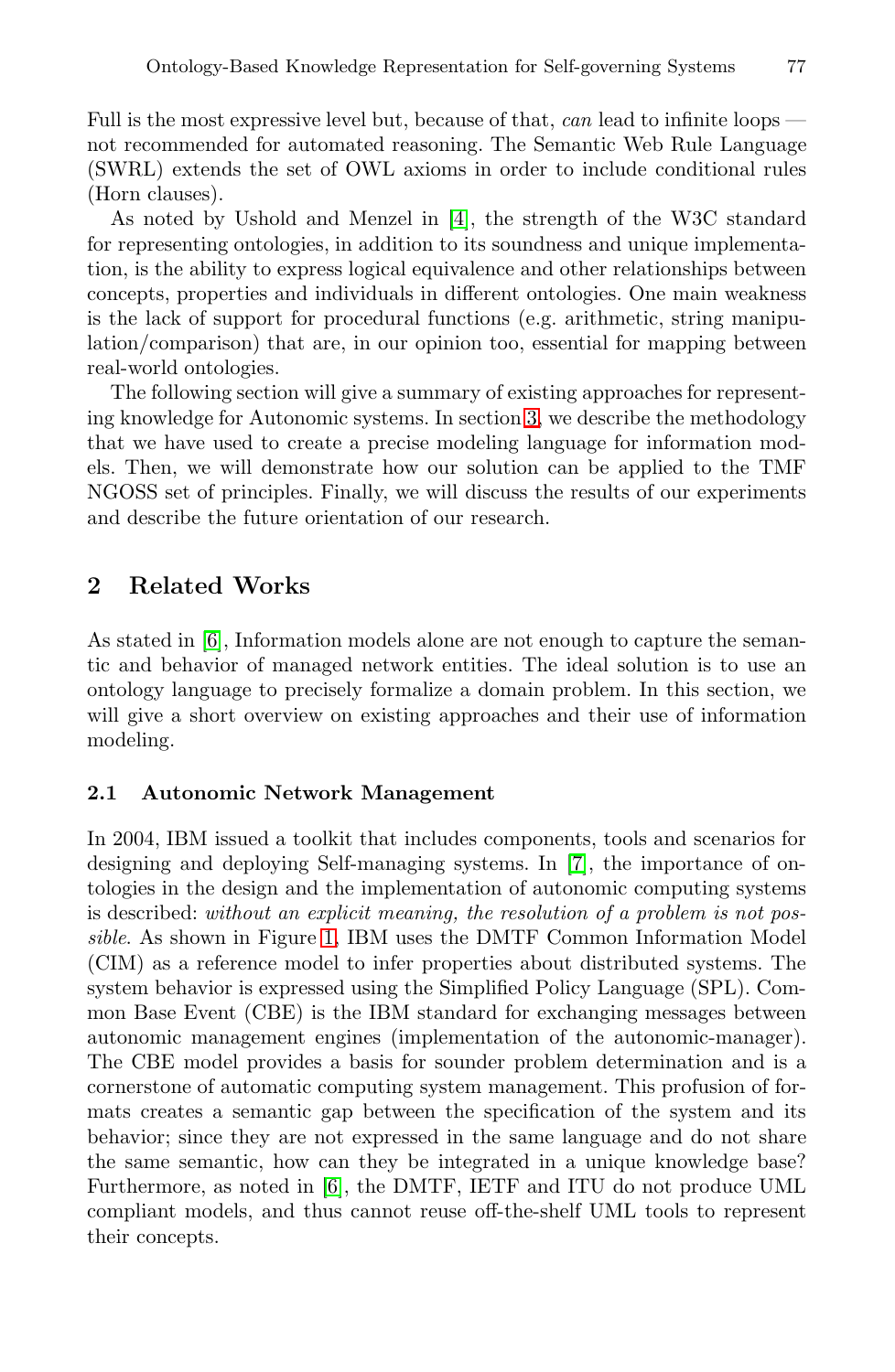<span id="page-4-0"></span>

**Fig. 1.** IBM Autonomic Computing Vision

As shown in Figure 2, the advantage of using UML notations is to capture the specification of the system and its behavior. We believe that the implementation of Self-governing systems will rely on a specification of Executable Models [8] — with a formal model theoretic and a precise semantic, necessary to implement a reliable model compiler (Reasoner). This model compiler will allow automated reasoning and help in discovering hidden inconsistencies in the system specification.

Guerrero et al., in [9], proposed the utilization of OWL+SWRL for the definition of the management behavior. SWRL would replace the conventional policy language while the CIM-to-OWL mapping will enable system properties to be inferred. However, we think that this approach has two important limitations:

- 1. The fundamental difference between Object Oriented (OO) models and Ontologies is the representation of semantics: O[ntolo](#page-1-0)gies use a declarative approach (Constraints, Axioms and Rules), but OO models only represent imperative semantics (operations). Therefore, it is not possible to map OO models into OWL without loosing semantics (e.g., for the CIM, as used in the IBM toolkit, semantics attached to the CIM Methods and Qualifiers are lost).
- 2. The DMTF uses their own proprietary Managed Object Format (DMTF-MOF), which is not compatible with the OMG-MOF. Hence, CIM Models will *not* produce valid UML models and, as discussed in section 1.1, it will not be possible to reuse any software development [meth](#page-11-7)odology (e.g., Agile or MDA) for the design, deployment and testing of a self-governing system.

In [10], López de Vergara proposed to refine and extend the CIM Metaschema by using the Object Constraint Language (OCL); however, this necessary formalization was not incorporated into the DMTF specification. Recently, the DMTF realized the advantage of aligning its model with the OMG standards. This key work will enable the use of off-the-shelf UML tools for CIM development. However, the first draft will not be available before the 3*rd* quarter of 2006 [11]. Until then, we will not consider any CIM-based approach as a possible solution for representing knowledge for self-governing systems.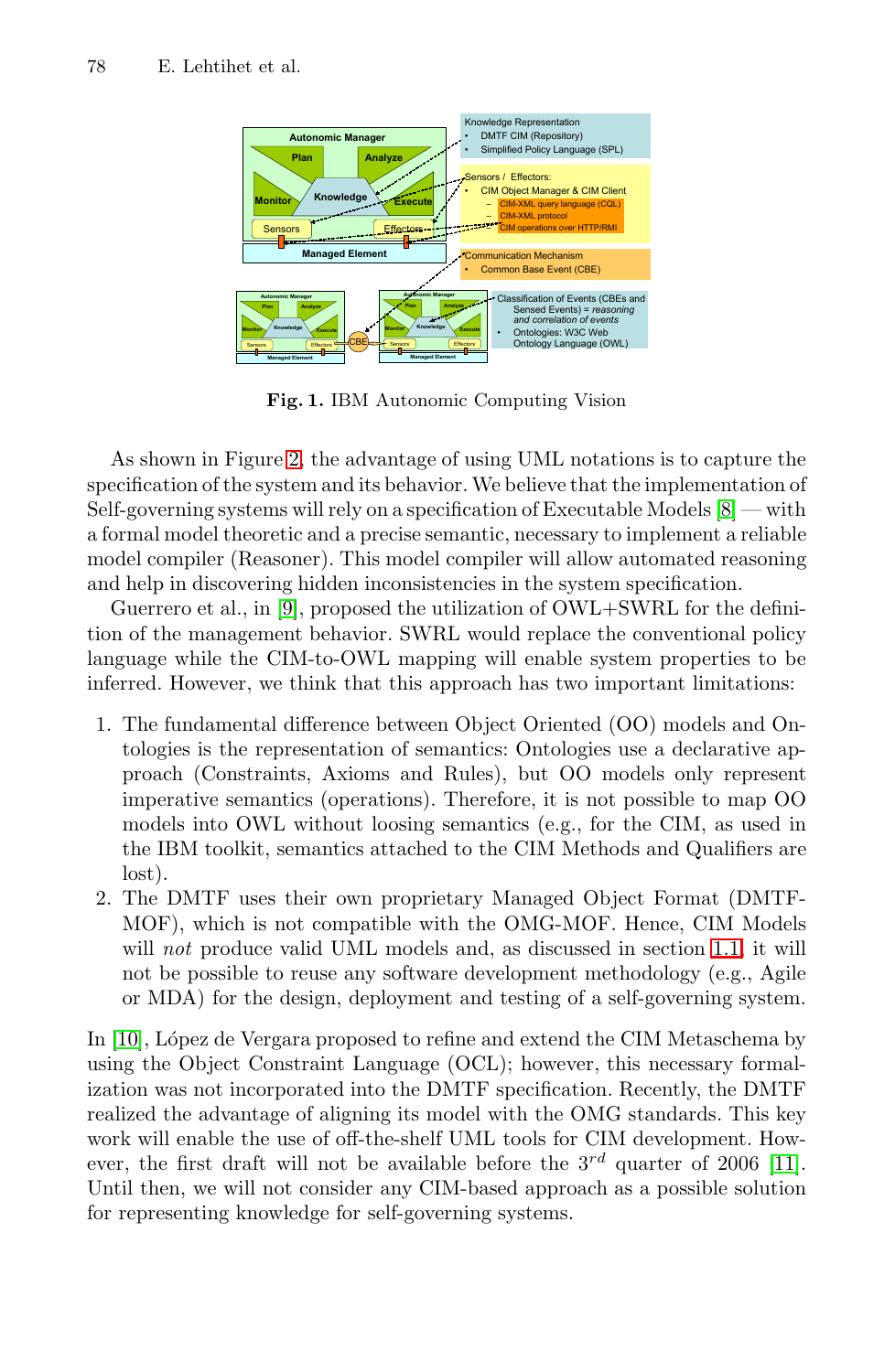

Ontology-Based Knowledge Representation for Self-governing Systems 79

**Fig. 2.** Systems specification using U[ML](#page-11-8)

## <span id="page-5-0"></span>**2.2 Ontologies, Information Models and Constraint/Rule Languages**

Ontologies and Information models (Object Oriented Languages) have very similar approaches for the declaration of sta[tic s](#page-1-0)tructures, namely classes (concepts), class hierarchies (using inheritance), attributes, relationships, and instances [12]. However, an ontology only describes concepts and their inter-relationships; it does not provide support for behavioral features (e.g., operations, parameters, and state machines). Therefore, trying to represent a UML-based information model in OWL will lead to major inconsistencies and loss of valuable semantics.

As previously noted, SWRL extends OWL with Horn-like Clauses. SWRL provides formal semantics and thus allows computation, unlike the OMG-OCL which does not provide a formal proof theory (see section 1.1). We are working on a mechanism to map existing OCL Expressions into SWRL axioms, but this is beyond the scope of this paper and hence, will be developed in future work.

An advantage of using an ontology, in addition to the computation guarantee, is the uniqueness of the representation, since the implementation of the W3C specification guarantees interoperability between different ontology tools and repositories. On the other hand, for all OMG specifications, the informal definition of the concrete syntax is not given in the semantics document, but in the notation guide. There is no mapping between the concrete syntax and the abstract syntax. This lead to an implementation problem: there is no way to check that the output of a too[l co](#page-11-9)nforms to the la[ngu](#page-11-8)age specification (UML, MOF, OCL or QVT). This is because the OMG only produces the specifications documents that precisely describe what something should do, and how it should act. The implementations of the specifications (UML Modeling tools, Transformation Engine, Model Compiler/Checker) are not, and will never be, produced by the OMG [13]. Thus, the lack of constraints in the specification of the language (metamodel) and the heterogeneous implementations create informal (not precise) models.

We investigated the work of Cranefield [14] and Knublauch [12], who specified a mapping from UML models to RDF and OWL, respectively. However,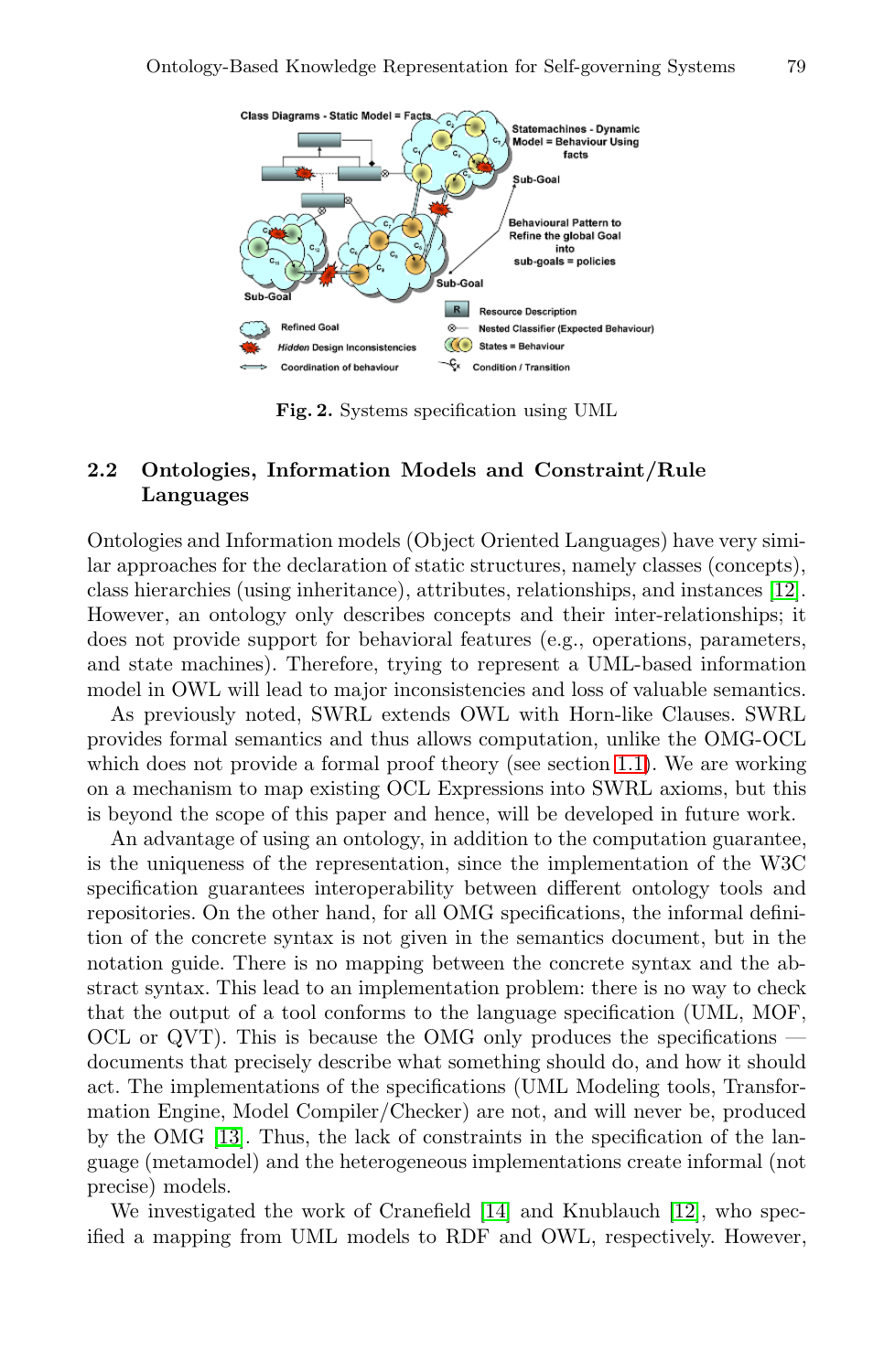<span id="page-6-0"></span>these approaches are not appropriate for capturing the semantics attached to behavioral diagrams, as well as some semantic aspects of the class diagrams.

## **3 Ontology Based Metamodel for UML2, MOF, OCL and QVT**

Our approach is to represent the UML, MOF, OCL and QVT *metamodels* into OWL models. Therefore, any UML *model* can be checked against the precise specification of its metamodel and thus, all the concepts from our system model (structure and behavior) will be instantiated in a unique format that will surely comply to the OMG specification previously captured by an ontology.

In this way, we have built a knowledge base using an expressive and unique language (OWL) with well defined semantics (Description Logic) and practicable inference algorithms (*DL* Reasoners) for reasoning on a system specification (UML structural and behavioral models).



**Fig. 3.** Ontology-based knowledge specification of reactive systems

## <span id="page-6-1"></span>**3.1 Transformation Principles**

We have implemented transformations from the main OMG specifications (MOF, UML2, OCL and QVT) to W3C-OWL. UML2, MOF1.4 and MOF-QVT are available in Rational Rose format on the OMG website. UML and MOF reuse the InfrastructureLibrary; MOF and OCL are decomposed into two main packages: Essential and Complete, while QVT extends EssentialMOF and EssentialOCL. However, we were not able to find any reference to CompleteOCL. As a result, every OMG sublanguage is a distinct package that has dependencies (import/merge) with other packages.

In Figure 4, we show an example of dependencies between UML top level packages and the UML subset that the SID Business View employs. In this paper, we outlined the transformation rules and detail the implemented parser for the XMI output of the Rational Rose Unisys Add-In. Every package was transformed into a separate OWL ontology (file).

For UML2, we generated 82 ontologies that import each others depending on their dependencies (import/merge) and the inter-references between elements in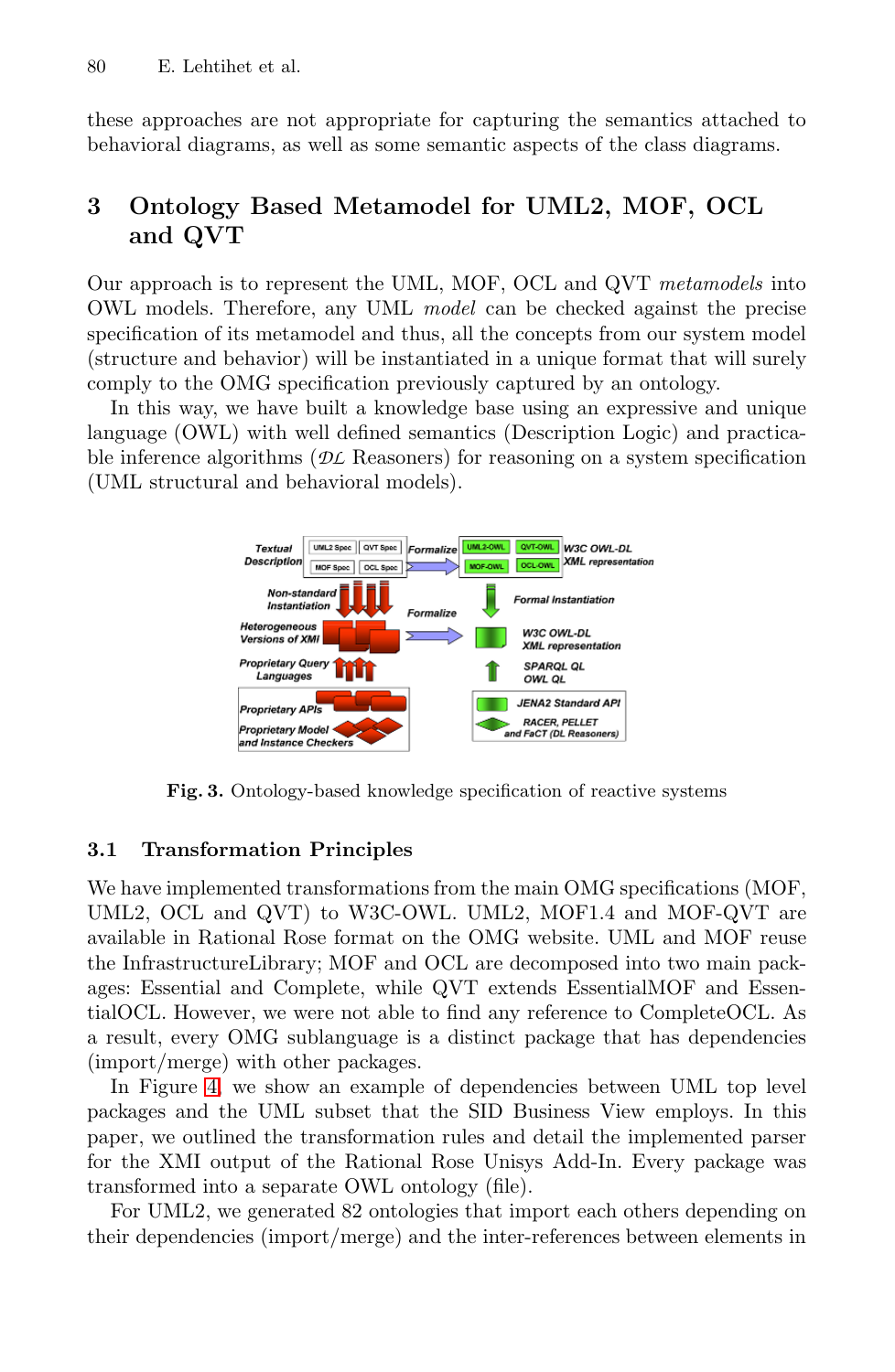

**Fig. 4.** UML2 top level packages and the SID Business View Subset

separate packages. Every class, owned by a package, has a unique name and thus map to an owl:Class. For the range of the attributes (String, Boolean, Integer and UnlimitedNatural), we did not want to use the predefined xsd datatypes (used by  $\text{Protégé}$ ), the reason is that they are not supported by the current version of reasoners — this limitation should be addressed in the next version of OWL. Therefore, all the data types were represented as an owl:Class; the attributes were all mapped to owl:ObjectProperty with the following pattern : <ClassName>.<AttributeName>. The same mechanism was used for the AssociationEnds, where the role name of every *navigable* association end was mapped to an object property of the source class. We treated the cardinalities of the object properties, respectively lower and upper, as follow:

- $-[1..1] \Rightarrow$  Functional Property;
- $-[0..n] \Rightarrow$  Default Cardinality;
- $-[x..n] \Rightarrow minCardinality(x);$
- $-[0..x] \Rightarrow$  maxCardinality(x);
- [x.x] where  $x \neq 1 \Rightarrow$  cardinality(x);
- [x.y] where x>0 ∧ x≠y ∧ y≠n  $\Rightarrow$  minCardinality(x) ∧ maxCardinality(y).

The Enumeration Classes (AggregationKind, VisibilityKind, etc.) were mapped to an owl:Class[. Their possible values, previo](http://www.tssg.org/public/ontologies/omg/uml/2004/UML2-Super-MDL-041007.owl)usly represented as attributes, [were mapped to OWL inst](http://www.tssg.org/public/ontologies/omg/qvt/2005/QVT.owl)ances of the owning class and explicitly made disjoint. [Example: UML VisibilityKi](http://www.tssg.org/public/ontologies/omg/mof/2004/MOF.owl)nd enumerated attributes {package protected private public} were made disjoint by applying an owl:allDifferents construct.

We created our specific URI to identify the ontologies, which is also their online repository. The results of the transformations can be found at : http://www. tssg.org/public/ontologies/*org*/*spec*/*year*/*PackageName*.owl; where:

- UML2 : BaseUri + omg/uml/2004/UML2-Super-MDL-041007.owl
- $-$  QVT : BaseUri + omg/qvt/2005/QVT.owl
- $-$  MOF : BaseUri  $+$  omg/mof/2004/MOF.owl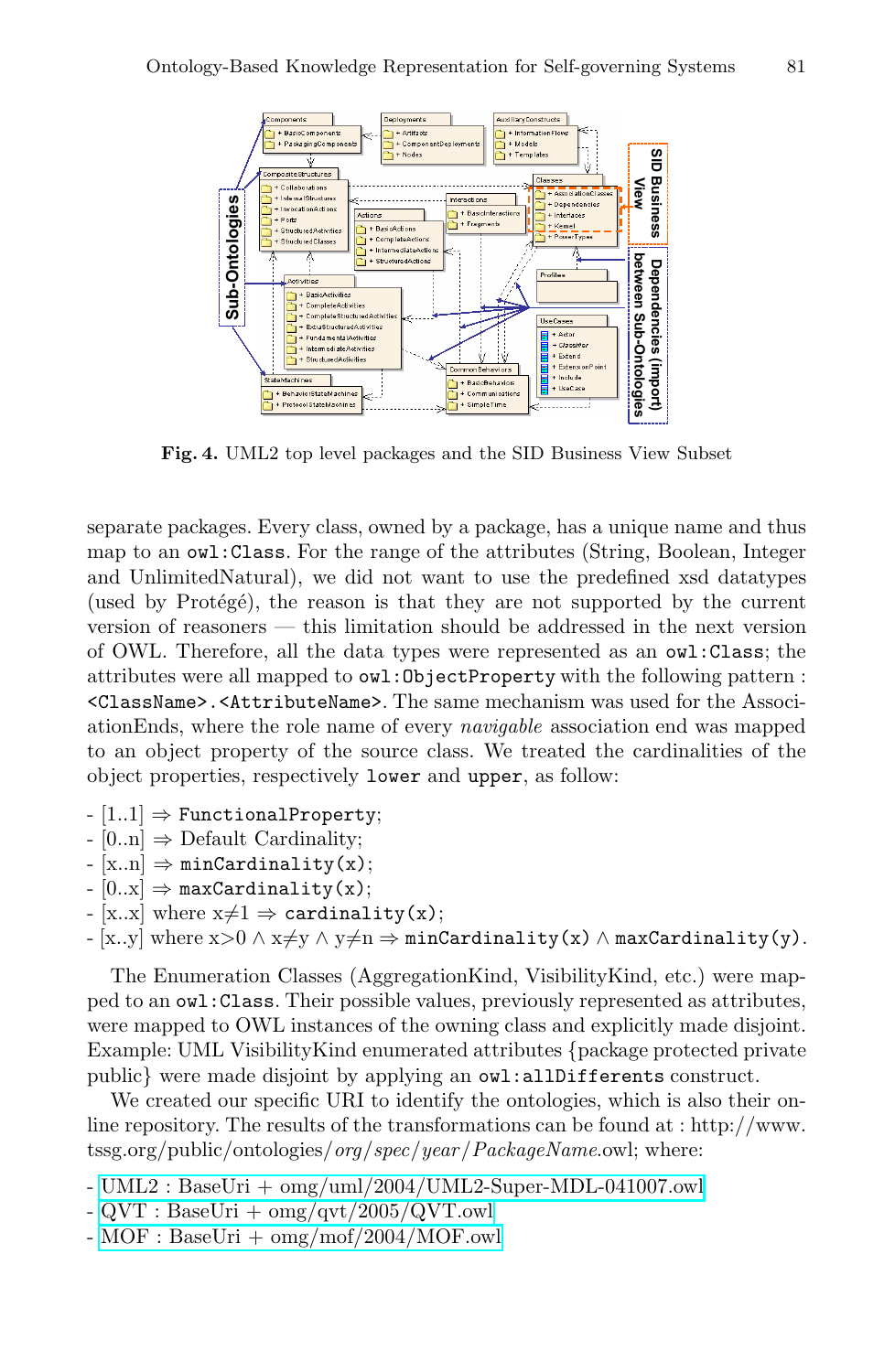The ontologies (which import their dependent ontologies), can be loaded in Protégé. When performing the Classification Hierarchy, the Reasoners will remove the un[nece](#page-5-0)ssary superclasses. For example, *Transition* and *RedefinableElement* are subclasses of *NamedElement*; and *Transition* is also a subclass of *RedefinableElement*. Therefore, the inheritance between *Transition* and *NamedElement* is superficial and thus can be removed without altering the consistency of the model  $-$  This should be considered as an optimization of the language.

### **3.2 Limitation of the Transformation**

As noted in section 2.2, ontologies do not support behavioral features; thus the operations (and parameters) present in the UML2 metamodel were mapped into annotation properties (rdfs:Comment) of the owning class. UML2 encloses 107 private operations. All the operations specify an OCL expression as Text — not XML constructs. The automated mapping of OCL to SWRL is not supported by our tool as yet, a solution to this will be proposed in our future work.

OWL does not apply the Unique Name Assumption (UNA) by default: every concept is not, by default, necessarily distinct from the others. In our case, this implies that all the constructs of the OMG metamodel are not necessarily distinct. This in turn implies that an Association is not by default different from a Class. To precisely describe the metamodel, we implemented an automatic generation of disjointment between classes in the same package; however, we had to abandon this solution because it created too many inconsistencies related to multiple inheritances. Example: an AssociationClass is a Class and an Association at the same time, so if a Class is semantically disjoint from an Association, it implies that an AssociationClass is disjoint with itself. However, this can be solved in the instantiation of the model by explicitly creating an owl:allDifferents construct between instances or specifying an owl:disjointWith between subclasses.

There is another issue with the cardinality restrictions. Because ontologies use the Open World Assumption (OWA) for reasoning, it means that what is given to the reasoner is not necessarily complete. The reasoner will only generate an error when there are more than the allowed owl:maxCardinality (or owl:cardinality) instances associated with an object property. However, if there are fewer instances than the owl:minCardinality restriction then the reasoner will assume that it could be defined elsewhere and therefore infer that the ontology is consistent. The solution is to implement a pre-compiler to check the cardinalities and corresponding instances before using the reasoner to check to overall consistency of the model.

Another limitation concerns Package naming. There are only two cases where the name of the Package is duplicated in the specification. An algorithm can look for such conflicts and change the name of the package (sub-ontology); we used the convention <owningNamespace>.<PackageName>. Example:

InfrastructureLibrary.*Profiles* and UML.*Profiles*.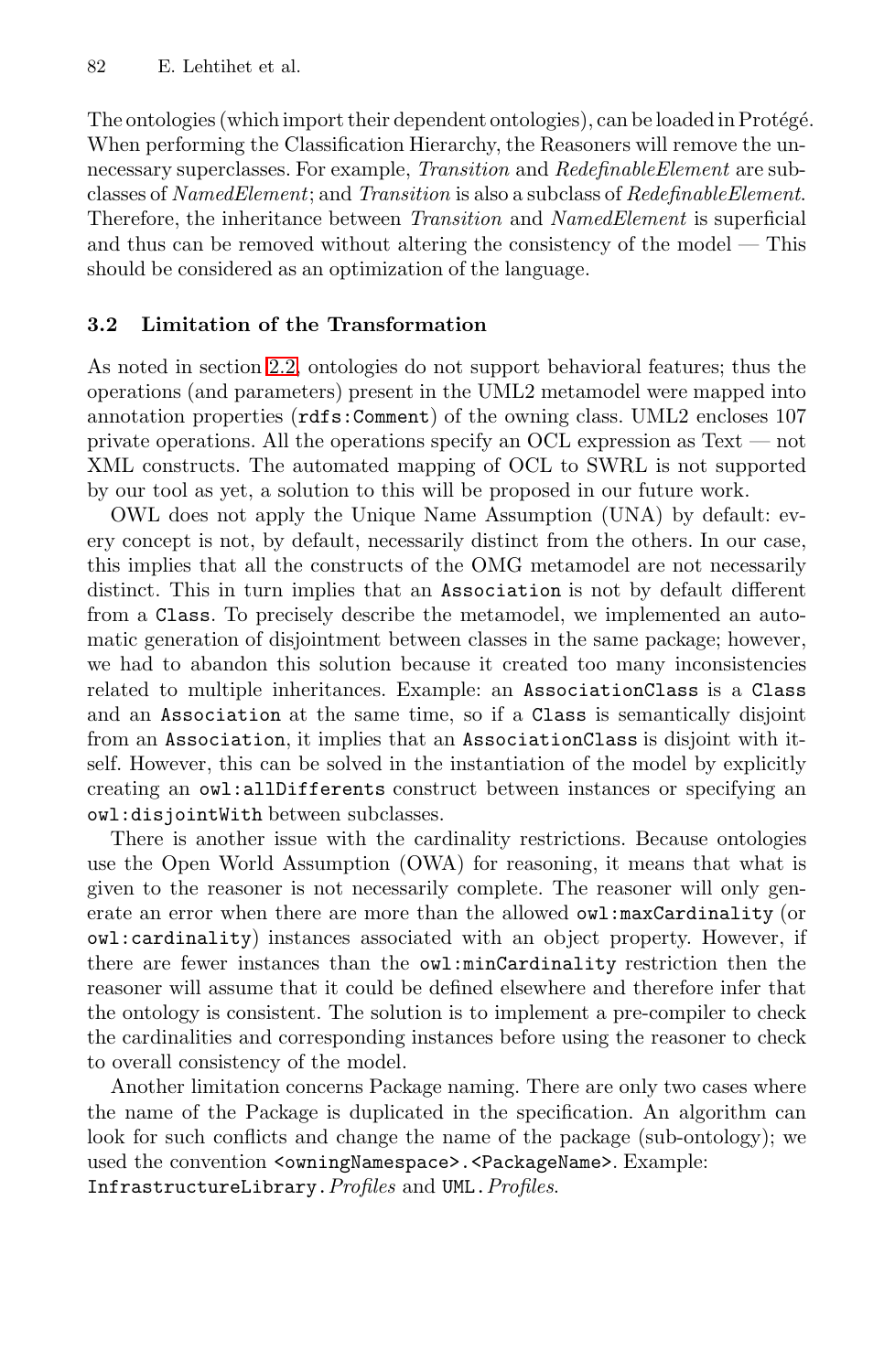## <span id="page-9-0"></span>**4 [Ma](#page-1-0)pping the TMF NGOSS SID to OWL**

Once the UML2 ontology was defined, we could check the consistency of any UML2 model (structure and behavior) against the precise specification of the language. In this section we will describe how we applied a mapping from the SID (UML Model) to an Ontology, without loosing the semantics of the modeling language (behavioral features).

As noted in section 1.1, the SID uses UML version 1.5. After a review of the UML specifications, we noticed that the main differences between the two versions concern the behavioral aspect of the language. For the object structure, with the exception of the NestedClassifier pattern that is not used in the actual version of the SID Business View, there is no difference between UML 1.5 and 2.0. Therefore, the UML subset used by the SID is fully compatible with the UML2 ontology since it does not use any behavioral diagram. The transformation rules are described in the following paragraphs.

The SID is the *"lingua franca"* for all TMF work. It defines a common set of concepts, in the form of an object-oriented information model, that all other TMF programs can use. The mapping from the SID to OWL, having a UML2 ontology, is quite straightforward. Every language construct used by the model: *Class*, *Association*, *Property*, *Operation*, *Attribute*, *Stereotype*, *DataType*, *AssociationClass*, *Dependency*, etc. has a direct equivalence in the ontology model. The interrelation between entities, *ownedAttributes*, *ownedOperations*, *owned-Parameters*, *stereotypes*, *datatypes*, etc. is inherently present and constrained (cardinalities, domain and range) in the imported UML2 sub-ontologies: *Kernel*, *AssociationClasses*, *Dependencies* and *PrimitivesType*.

There are two different ways of representing a UML model: by instantiating the element of the model from their specification in the ontology (i.e., represent the model as a set of individuals), or by subclassing every element of the model and expressively constraining the values of its object properties (owl:allValuesFrom). The choice will not make any semantic difference for the reasoner. However, we preferred the second approach, as it offers a better visualization with the Protégé editor.

If the approach for representing the model is to subclass and constrain the corresponding language constructs, then all the owl:Class elements in a subontology must be disjointed. But, if the representation mechanism is to create an instance of the model, then all the i[ndivi](#page-6-1)duals must be distinguished by adding an owl:allDifferents axiom.

The mapping principles are also quite simple; every SID package will be represented in a separate file and imports the required UML2 sub-ontologies, in addition to the other SID packages referenced by its elements (datatype, constrainedElement, etc.). Every sub-ontology extend the imported *Kernel:Package* to create an owl:Class with the name of the package as an ID. The same mechanism is applied to every language construct. The algorithm for naming the sub-ontologies is similar to the one described in section 3.1.

One minor limitation is the representation of the *AssociationEnd* and *Constraint*. We implied that every element in the model must be properly named,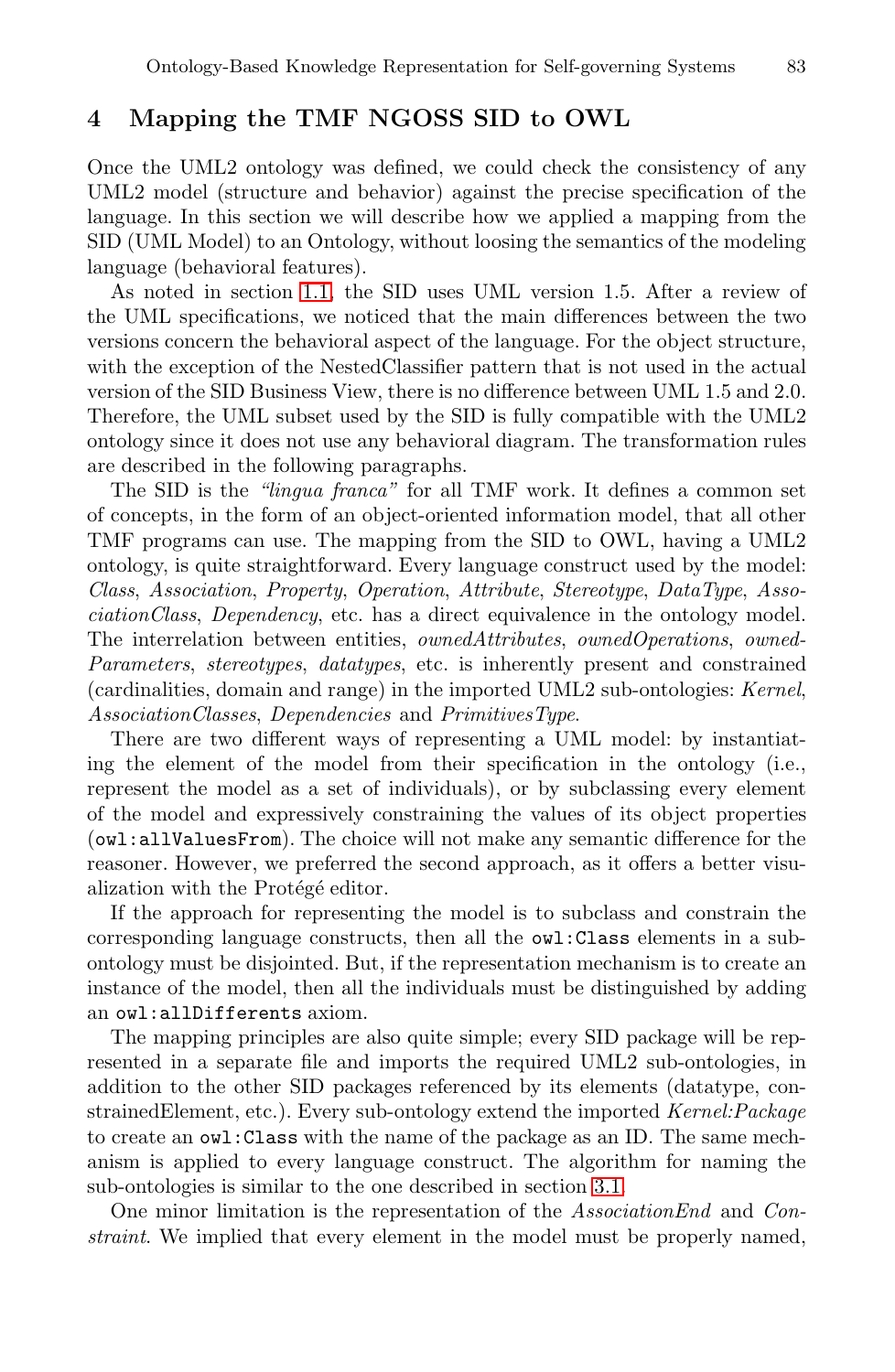because it is more readable than the *xmi:id* that distinctively identify the elements. However, it is not the case with all the SID elements, so we had to manually update the model.

## **5 Discussion and Future Work**

Our approach can be used for any UML2-based model, and the UML2 ontology could be refined/extended to capture additional artifacts not present in the actual specification. Two important aspects of the NGOSS Methdology that can benefit from our solution are the NGOSS Contracts and the NGOSS Metamodel specifications.

NGOSS Contracts extend the *Design by Contract* paradigm to ensure that all information that is exchanged between components is done so in a consistent way. All NGOSS Contracts have a view-specific portion (NGOSS contains views that are used to represent the needs of different constituencies, such as business analysts vs. programmers and architects). The view specific model part contains various types of models (UML and others) tailored to support the specific view of the contract, i.e. Business, System, Implementation and Deployment views. All these views need to be integrated in order to provide a coherent mapping between NGOSS views: reasoning on Contracts models. Therefore, our solution could be fully reused to represent the model part of the Contracts expressed at different level; the Reasoning mechanism would allow their automatic validation.

The NGOSS Metamodel (TMF053D) extends the UML metamodel in order to introduce specific concepts, building blocks and artifacts that are required to represent telecom needs. Thus, TMF053D is a necessary reference document to support the creation of NGOSS-based models of software system solutions. These models will capture specific aspect of the telecom world and will need to be stored in a unique and precise knowledge base. Now, for the same reason described in section 2.2, a solution based on the extension of the UML2 Ontology with the NGOSS artifacts will ensure the different NGOSS stakeholders that the semantic of their systems will be fully captured in the model and they will have a unique, open repository for all their views of the system based on the "homogeneously" implemented W3C OWL specification.

## **6 Conclusion**

Autonomic systems require knowledge from different sources to be represented in a common way. While conflicting attribute and datatype definitions present problems, semantic dissonance is a far more difficult problem to solve — one that requires an extensible, common representation of knowledge that does not lose its associated semantics. This paper has introduced an ontology-based knowledge representation to solve this problem. We have used the algorithms described in this paper to construct an OWL representation of the TMF NGOSS SID, which we are using in other autonomic computing works. The OWL mapping provides a *machine-readable* representation of the SID managed entities and concepts